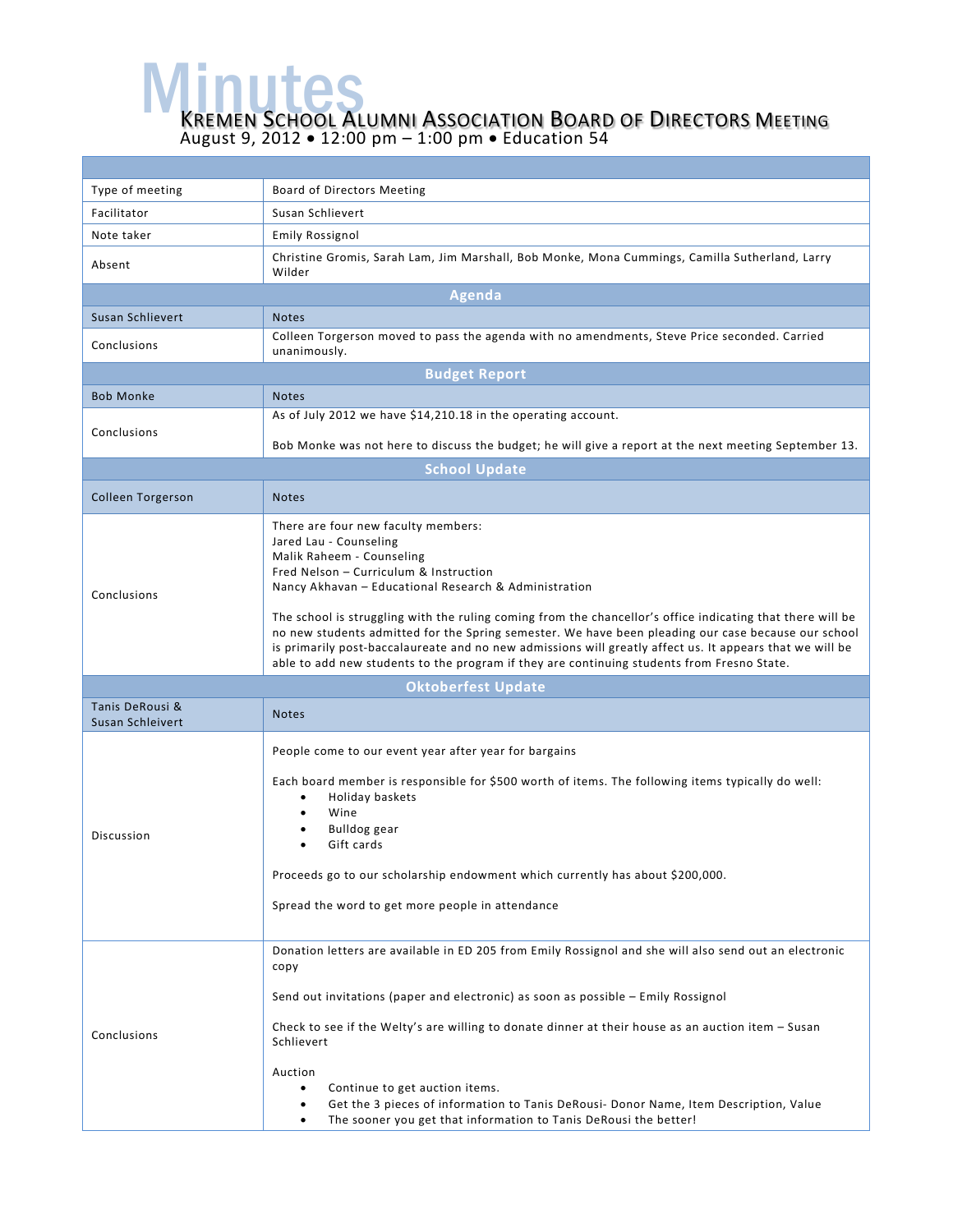WE MULLES MENTION BOARD OF DIRECTORS MEETING August 9, 2012 • 12:00 pm – 1:00 pm • Education 54

| <b>Noted Alumni</b>   |                                                                                                                                                                                                                                                                                                                                                                                                                                                                                                                                                                                                                                                                                                                                                                                                                                                            |  |  |  |
|-----------------------|------------------------------------------------------------------------------------------------------------------------------------------------------------------------------------------------------------------------------------------------------------------------------------------------------------------------------------------------------------------------------------------------------------------------------------------------------------------------------------------------------------------------------------------------------------------------------------------------------------------------------------------------------------------------------------------------------------------------------------------------------------------------------------------------------------------------------------------------------------|--|--|--|
| Armem Bacon           | <b>Notes</b>                                                                                                                                                                                                                                                                                                                                                                                                                                                                                                                                                                                                                                                                                                                                                                                                                                               |  |  |  |
| <b>Discussions</b>    | We are asking the board members, past recipients, and superintendents in the area to nominate<br>individuals who they feel deserve this honor.<br>Qualifications to be a recipient:<br>Kremen Noted Alumni Award – must have graduated from the Kremen School<br>$\bullet$<br>Professional Noted Alumni Award - must have graduated from Fresno State<br>$\bullet$<br>Friend of Education Award - anyone in the community<br>$\bullet$<br>Special Recognition Award - anyone in the community                                                                                                                                                                                                                                                                                                                                                              |  |  |  |
| Conclusions           | Everyone was given a nomination form; nominations are due October 12, 2012.<br>Noted Alumni Dinner will be March 21, 2013.<br>The members of the subcommittee are:<br>Armen Bacon<br>Susan Schlievert<br>Anthony Ratekin<br>Dick Sparks<br>Anne Murphy<br>Christine Gromis<br>Rich Firpo<br>Marcia Kraft<br>David Gonzalez<br>Camilla Sutherland<br>Don Beauregard<br>Bob Monke<br><b>Emily Rossignol</b><br>The subcommittee's first meeting will be September 12, 2012 at Eddie's Bakery at 8:30 am                                                                                                                                                                                                                                                                                                                                                      |  |  |  |
| <b>Scholarships</b>   |                                                                                                                                                                                                                                                                                                                                                                                                                                                                                                                                                                                                                                                                                                                                                                                                                                                            |  |  |  |
| <b>Tony Petrosino</b> | <b>Notes</b>                                                                                                                                                                                                                                                                                                                                                                                                                                                                                                                                                                                                                                                                                                                                                                                                                                               |  |  |  |
| Discussion            | Janine Quisenberry brought up questions about how scholarship recipients were chosen. Where there<br>any reference checks, where we get our background information.<br>Tony Petrosino explained that the scholarship office sends the Alumni board receives<br>applications from the scholarship office; the Kremen Alumni Scholarship committee reviews<br>the applications (30-40 students) and then interviews those who qualify (15-20 students).<br>After the interviews, the committee selects the recipients (6 students).<br>We do not double check the information given to us by the scholarship office.<br>Colleen Torgerson suggested having the Associate Dean's office double checking transcripts<br>of those interviews to ensure there are no students who received no credit in credential<br>courses as that is not reflected in a GPA. |  |  |  |
| Conclusion            | 6 scholarships valuing at \$2,000 each were given out by the Kremen Alumni & Friends.<br>No money came out of the Operating account for the scholarships, instead all the money came from<br>the interest earned by our endowment which is currently at about \$200,000.<br>8 other students who were interviewed but not chosen were recommended to Dr. Marshall to be<br>awarded Kremen School scholarships.                                                                                                                                                                                                                                                                                                                                                                                                                                             |  |  |  |